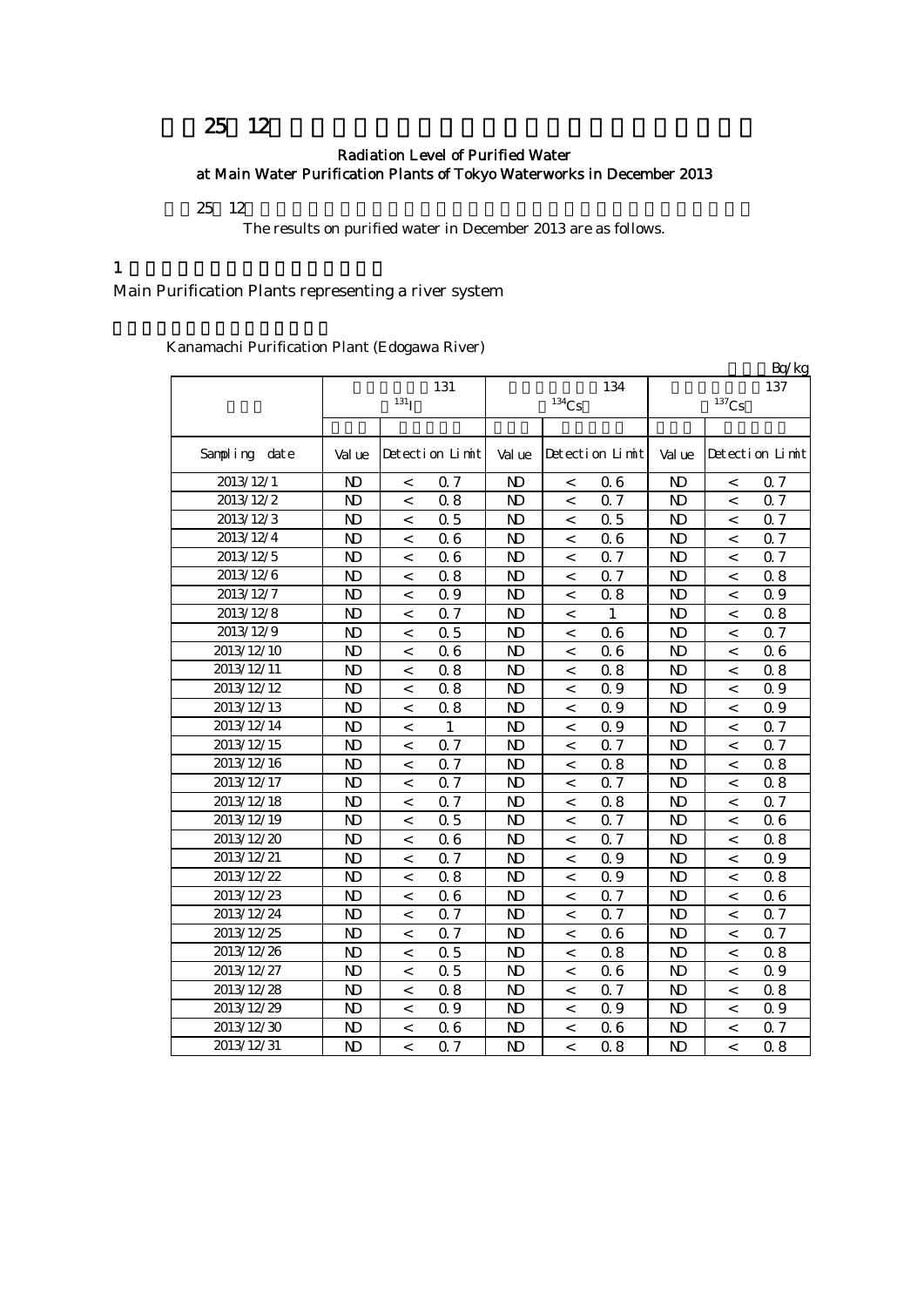|               |                |                          |                 |                |                          |                 |                |                          | Bq/kg           |
|---------------|----------------|--------------------------|-----------------|----------------|--------------------------|-----------------|----------------|--------------------------|-----------------|
|               |                | $131$ <sup>T</sup>       | 131             |                | $^{134}\mathrm{Cs}$      | 134             |                | $^{137}\mathrm{Cs}$      | 137             |
|               |                |                          |                 |                |                          |                 |                |                          |                 |
| Sampling date | Val ue         |                          | Detection Limit | Val ue         |                          | Detection Limit | Val ue         |                          | Detection Limit |
| 2013/12/1     | $\mathbf{N}$   | $\,<\,$                  | 0.8             | N <sub>D</sub> | $\,<$                    | 0.8             | N <sub>D</sub> | $\,<\,$                  | 07              |
| 2013/12/2     | N <sub>D</sub> | $\,<$                    | 0.7             | N <sub>D</sub> | $\,<$                    | 0.8             | N <sub>D</sub> | $\,<$                    | 08              |
| 2013/12/3     | N <sub>D</sub> | $\,<$                    | 0.8             | N <sub>D</sub> | $\,<$                    | 0.8             | N <sub>D</sub> | $\,<$                    | 06              |
| 2013/12/4     | $\mathbf{N}$   | $\,<\,$                  | 0.7             | $\mathbf{N}$   | $\,<\,$                  | Q 7             | $\mathbf{D}$   | $\,<$                    | 0.9             |
| 2013/12/5     | N <sub>D</sub> | $\,<\,$                  | 0.8             | $\mathbf{N}$   | $\,<\,$                  | Q 7             | $\mathbf{N}$   | $\,<$                    | 0.8             |
| 2013/12/6     | N <sub>D</sub> | $\,<\,$                  | 0.8             | N <sub>D</sub> | $\,<\,$                  | Q 7             | $\mathbf{N}$   | $\,<$                    | 0.8             |
| 2013/12/7     | N <sub>D</sub> | $\,<\,$                  | 0.9             | N <sub>D</sub> | $\,<\,$                  | 0.9             | N <sub>D</sub> | $\,<$                    | 06              |
| 2013/12/8     | N <sub>D</sub> | $\,<\,$                  | 0.7             | N)             | $\,<\,$                  | 0.5             | N <sub>D</sub> | $\,<$                    | Q 7             |
| 2013/12/9     | N <sub>D</sub> | $\,<$                    | 0.8             | N <sub>D</sub> | $\,<\,$                  | 0.8             | N <sub>D</sub> | $\,<$                    | 0.9             |
| 2013/12/10    | N <sub>D</sub> | $\,<$                    | 06              | $\mathbf{N}$   | $\,<\,$                  | 0.8             | $\mathbf{D}$   | $\,<$                    | 0.8             |
| 2013/12/11    | $\mathbf{D}$   | $\overline{\phantom{a}}$ | 0.7             | N <sub>D</sub> | $\,<\,$                  | 0.9             | $\mathbf{N}$   | $\,<$                    | 0.8             |
| 2013/12/12    | N <sub>D</sub> | $\overline{a}$           | 0.7             | N <sub>D</sub> | $\overline{a}$           | 0.6             | $\mathbf{N}$   | $\lt$                    | 06              |
| 2013/12/13    | $\mathbf{D}$   | $\overline{\phantom{0}}$ | Q 7             | $\mathbf{N}$   | $\,<\,$                  | 06              | $\mathbf{N}$   | $\,<$                    | Q 7             |
| 2013/12/14    | ND             | $\,<$                    | 08              | N <sub>D</sub> | $\,<$                    | 0.8             | ND             | $\,<$                    | 0.7             |
| 2013/12/15    | N <sub>D</sub> | $\,<$                    | 06              | N)             | $\,<$                    | Q 7             | N <sub>D</sub> | $\,<$                    | Q 7             |
| 2013/12/16    | N <sub>D</sub> | $\overline{\phantom{a}}$ | Q 7             | $\mathbf{N}$   | $\,<\,$                  | 0.8             | $\mathbf{N}$   | $\,<$                    | 0.8             |
| 2013/12/17    | $\mathbf{D}$   | $\,<$                    | 0.9             | $\mathbf{N}$   | $\,<$                    | 0.8             | $\mathbf{D}$   | $\,<$                    | 0.9             |
| 2013/12/18    | N <sub>D</sub> | $\overline{a}$           | 0.7             | $\mathbf{N}$   | $\,<$                    | 0.4             | $\mathbf{D}$   | $\,<$                    | 0.7             |
| 2013/12/19    | N <sub>D</sub> | $\overline{\phantom{0}}$ | 0.8             | $\mathbf{N}$   | $\,<$                    | 06              | $\mathbf{D}$   | $\overline{\phantom{0}}$ | Q 7             |
| 2013/12/20    | ND             | $\,<\,$                  | 0.7             | N)             | $\,<$                    | 06              | ND             | $\,<\,$                  | 08              |
| 2013/12/21    | N <sub>D</sub> | $\,<$                    | 0.8             | N)             | $\,<$                    | 0.9             | N <sub>D</sub> | $\,<$                    | 08              |
| 2013/12/22    | N <sub>D</sub> | $\overline{\phantom{a}}$ | 06              | N <sub>D</sub> | $\,<$                    | Q 7             | $\mathbf{D}$   | $\,<$                    | Q 7             |
| 2013/12/23    | N <sub>D</sub> | $\,<\,$                  | Q 7             | N <sub>D</sub> | $\,<\,$                  | 0.9             | $\mathbf{D}$   | $\overline{\phantom{a}}$ | 0.7             |
| 2013/12/24    | N <sub>D</sub> | $\,<\,$                  | Q 7             | N <sub>D</sub> | $\,<\,$                  | 0.7             | $\mathbf{N}$   | $\,<\,$                  | 0.7             |
| 2013/12/25    | N <sub>D</sub> | $\,<$                    | 0.8             | N <sub>D</sub> | $\,<$                    | 0.8             | $\mathbf{N}$   | $\lt$                    | 06              |
| 2013/12/26    | N <sub>D</sub> | $\,<\,$                  | 08              | N)             | $\,<$                    | 0.8             | $\mathbf{D}$   | $\,<$                    | 08              |
| 2013/12/27    | N <sub>D</sub> | $\,<\,$                  | 0.7             | N)             | $\,<\,$                  | 0.8             | N <sub>D</sub> | $\,<$                    | 08              |
| 2013/12/28    | N <sub>D</sub> | $\,<\,$                  | $\mathbf{1}$    | N <sub>D</sub> | $\,<\,$                  | 0.9             | $\mathbf{D}$   | $\,<\,$                  | 0.9             |
| 2013/12/29    | N <sub>D</sub> | $\,<\,$                  | 08              | $\mathbf{N}$   | $\,<\,$                  | 0.7             | $\mathbf{D}$   | $\,<\,$                  | 0.8             |
| 2013/12/30    | $\mathbf{D}$   | $\,<\,$                  | 0.7             | N <sub>D</sub> | $\,<\,$                  | 0.8             | $\mathbf{D}$   | $\,<$                    | 0.7             |
| 2013/12/31    | $\mathbf{D}$   | $\overline{a}$           | 06              | $\mathbf{N}$   | $\overline{\phantom{a}}$ | 0.9             | $\mathbf{N}$   | $\lt$                    | Q 7             |

## Asaka Purification Plant (Arakawa River)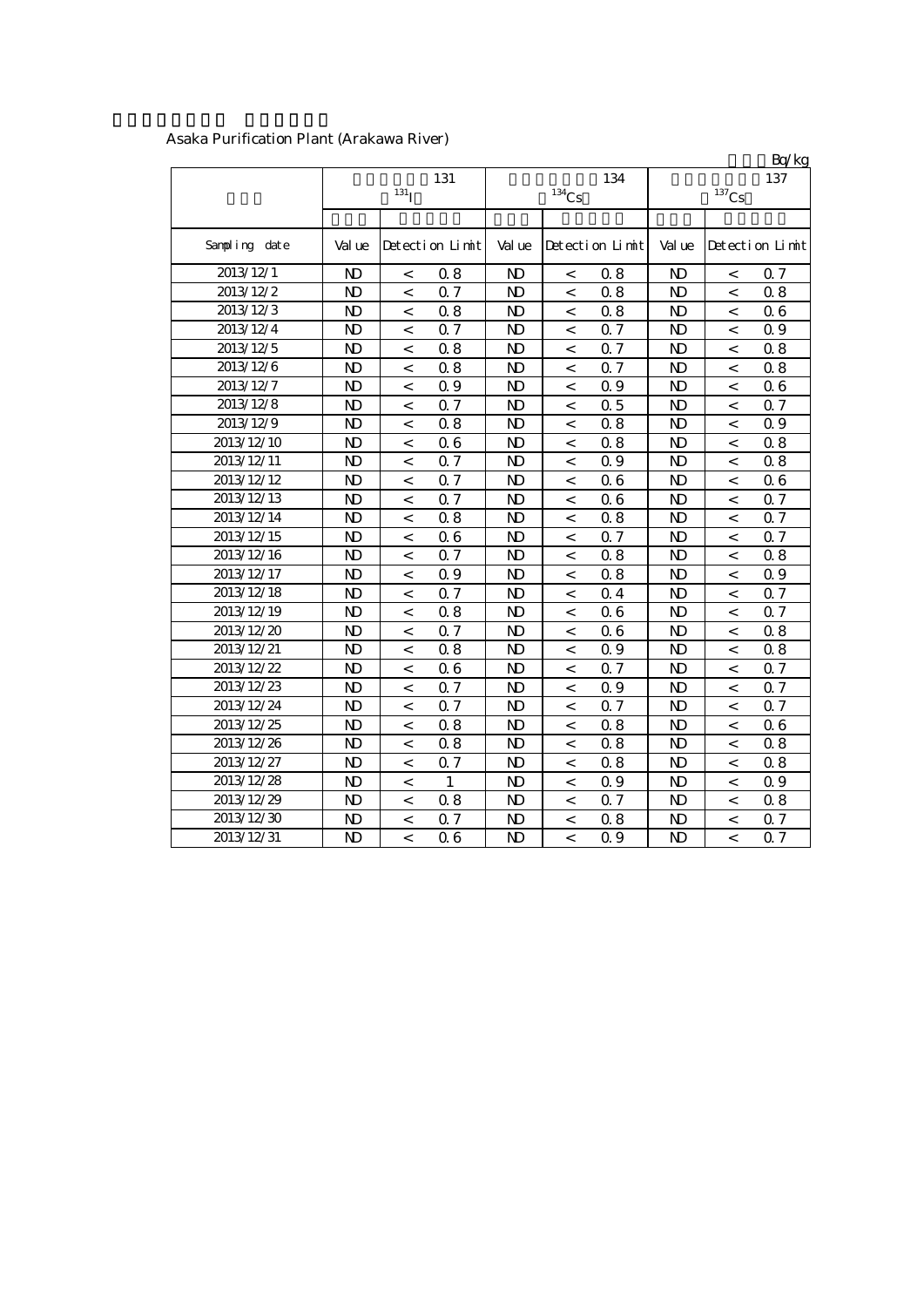|               |                |                          |                 |                |                          |                 |                |                     | Bq/kg           |
|---------------|----------------|--------------------------|-----------------|----------------|--------------------------|-----------------|----------------|---------------------|-----------------|
|               |                |                          | 131             |                |                          | 134             |                |                     | 137             |
|               |                | 131 <sub>I</sub>         |                 |                | $^{134}\mathrm{Cs}$      |                 |                | $^{137}\mathrm{Cs}$ |                 |
|               |                |                          |                 |                |                          |                 |                |                     |                 |
| Sampling date | Val ue         |                          | Detection Limit | Val ue         |                          | Detection Limit | Val ue         |                     | Detection Limit |
| 2013/12/1     | N <sub>D</sub> | $\,<\,$                  | 0.7             | N <sub>D</sub> | $\,<\,$                  | 0.8             | N <sub>D</sub> | $\,<$               | $\Omega$ 9      |
| 2013/12/2     | $\mathbf{N}$   | $\,<\,$                  | 06              | $\mathbf{N}$   | $\,<\,$                  | Q 7             | $\mathbf{N}$   | $\,<$               | 0.8             |
| 2013/12/3     | $\mathbf{N}$   | $\,<\,$                  | 0.7             | $\mathbf{N}$   | $\,<\,$                  | Q 7             | $\mathbf{N}$   | $\,<$               | 06              |
| 2013/12/4     | $\mathbf{N}$   | $\,<\,$                  | Q 7             | $\mathbf{N}$   | $\,<\,$                  | 0.7             | $\mathbf{N}$   | $\,<$               | 0.7             |
| 2013/12/5     | N <sub>D</sub> | $\,<\,$                  | 0.7             | N <sub>D</sub> | $\,<\,$                  | 0.7             | $\mathbf{N}$   | $\,<$               | 0.8             |
| 2013/12/6     | N <sub>D</sub> | $\,<\,$                  | 0.7             | N <sub>D</sub> | $\,<\,$                  | 0.8             | $\mathbf{N}$   | $\,<$               | 0.8             |
| 2013/12/7     | $\mathbf{D}$   | $\,<$                    | $\mathbf{1}$    | N)             | $\,<\,$                  | 0.8             | $\mathbf{D}$   | $\,<$               | 0.9             |
| 2013/12/8     | N <sub>D</sub> | $\,<$                    | 0.7             | N)             | $\,<\,$                  | Q 7             | N <sub>D</sub> | $\,<$               | 0.9             |
| 2013/12/9     | N <sub>D</sub> | $\,<$                    | 0.7             | N <sub>D</sub> | $\,<$                    | Q 7             | N <sub>D</sub> | $\,<$               | Q 7             |
| 2013/12/10    | N <sub>D</sub> | $\,<\,$                  | 06              | N <sub>D</sub> | $\,<\,$                  | 0.5             | $\mathbf{D}$   | $\,<$               | Q 7             |
| 2013/12/11    | N <sub>D</sub> | $\,<\,$                  | 0.7             | N <sub>D</sub> | $\,<\,$                  | 0.8             | N <sub>D</sub> | $\,<$               | Q 7             |
| 2013/12/12    | N <sub>D</sub> | $\,<\,$                  | 0.8             | N <sub>D</sub> | $\,<\,$                  | 0.9             | N <sub>D</sub> | $\,<$               | Q 7             |
| 2013/12/13    | N <sub>D</sub> | $\,<\,$                  | 06              | N <sub>D</sub> | $\,<\,$                  | 06              | $\mathbf{D}$   | $\,<$               | 06              |
| 2013/12/14    | N <sub>D</sub> | $\overline{a}$           | 0.9             | N <sub>D</sub> | $\,<\,$                  | 0.8             | $\mathbf{N}$   | $\,<$               | 0.8             |
| 2013/12/15    | N <sub>D</sub> | $\overline{\phantom{a}}$ | 0.8             | N <sub>D</sub> | $\,<\,$                  | 0.8             | $\mathbf{N}$   | $\,<$               | 0.8             |
| 2013/12/16    | N <sub>D</sub> | $\overline{\phantom{a}}$ | Q 7             | $\mathbf{N}$   | $\,<\,$                  | 0.8             | $\mathbf{N}$   | $\,<$               | Q 9             |
| 2013/12/17    | N <sub>D</sub> | $\,<\,$                  | 06              | N <sub>D</sub> | $\,<\,$                  | 0.8             | $\mathbf{N}$   | $\,<$               | 0.9             |
| 2013/12/18    | N <sub>D</sub> | $\overline{\phantom{a}}$ | 06              | N <sub>D</sub> | $\,<\,$                  | 0.6             | $\mathbf{N}$   | $\,<$               | 0.7             |
| 2013/12/19    | N <sub>D</sub> | $\overline{\phantom{0}}$ | 06              | N)             | $\,<$                    | Q 7             | $\mathbf{D}$   | $\lt$               | Q 7             |
| 2013/12/20    | ND             | $\,<\,$                  | 06              | N)             | $\,<\,$                  | 0.7             | ND             | $\,<$               | 0.7             |
| 2013/12/21    | N <sub>D</sub> | $\,<\,$                  | 0.9             | N)             | $\,<\,$                  | 0.9             | N <sub>D</sub> | $\,<$               | 08              |
| 2013/12/22    | N <sub>D</sub> | $\,<$                    | 08              | N)             | $\,<$                    | 0.8             | $\mathbf{D}$   | $\,<$               | 08              |
| 2013/12/23    | N <sub>D</sub> | $\,<\,$                  | 0.8             | N)             | $\,<\,$                  | 0.8             | $\mathbf{N}$   | $\,<$               | Q 7             |
| 2013/12/24    | N <sub>D</sub> | $\,<\,$                  | 06              | N <sub>D</sub> | $\,<\,$                  | 0.8             | $\mathbf{N}$   | $\,<$               | 0.8             |
| 2013/12/25    | N <sub>D</sub> | $\,<\,$                  | 0.7             | N <sub>D</sub> | $\,<\,$                  | 0.8             | $\mathbf{N}$   | $\,<$               | 0.8             |
| 2013/12/26    | N <sub>D</sub> | $\,<\,$                  | 0.5             | N <sub>D</sub> | $\,<\,$                  | 0.8             | $\mathbf{N}$   | $\,<$               | 0.5             |
| 2013/12/27    | $\mathbf{N}$   | $\,<\,$                  | 08              | N <sub>D</sub> | $\,<\,$                  | 0.9             | $\mathbf{N}$   | $\,<$               | 0.7             |
| 2013/12/28    | N <sub>D</sub> | $\,<\,$                  | 0.9             | N <sub>D</sub> | $\overline{\phantom{a}}$ | 0.9             | $\mathbf{N}$   | $\lt$               | 06              |
| 2013/12/29    | $\mathbf{D}$   | $\overline{a}$           | 08              | $\mathbf{N}$   | $\overline{\phantom{a}}$ | 0.8             | $\mathbf{N}$   | $\lt$               | 0.8             |
| 2013/12/30    | $\mathbf{D}$   | $\overline{a}$           | 08              | $\mathbf{N}$   | $\overline{\phantom{a}}$ | 0.7             | $\mathbf{N}$   | $\,<$               | 08              |
| 2013/12/31    | $\mathbf{D}$   | $\overline{a}$           | Q 7             | $\mathbf{N}$   | $\overline{a}$           | 0.9             | $\mathbf{N}$   | $\lt$               | 0.8             |

## Ozaku Purification Plant (Tamagawa River)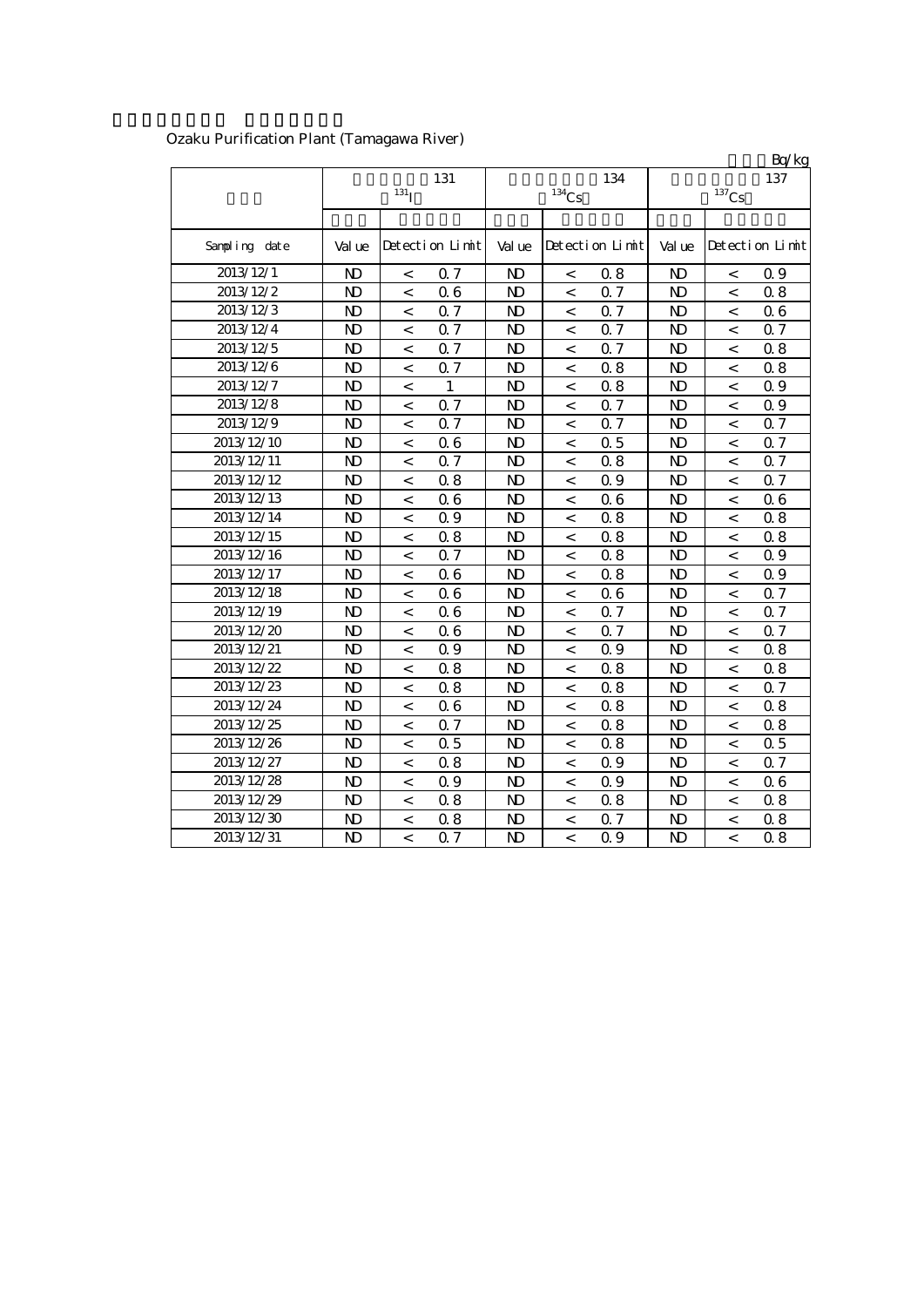|               |                |                          |                 |                |          |                 |                |                          | Bq/kg           |
|---------------|----------------|--------------------------|-----------------|----------------|----------|-----------------|----------------|--------------------------|-----------------|
|               |                |                          | 131             |                |          | 134             |                |                          | 137             |
|               |                | $131$ <sup>T</sup>       |                 |                | $134$ Cs |                 |                | $^{137}\mathrm{Cs}$      |                 |
|               |                |                          |                 |                |          |                 |                |                          |                 |
| Sampling date | Val ue         |                          | Detection Limit | Val ue         |          | Detection Limit | Val ue         |                          | Detection Limit |
| 2013/12/1     | N <sub>D</sub> | $\,<\,$                  | 06              | $\mathbf{N}$   | $\,<\,$  | 0.5             | N <sub>D</sub> | $\,<$                    | 08              |
| 2013/12/2     | $\mathbf{D}$   | $\overline{\phantom{0}}$ | 0.7             | $\mathbf{N}$   | $\,<\,$  | 06              | $\mathbf{N}$   | $\,<$                    | Q 7             |
| 2013/12/3     | $\mathbf{D}$   | $\,<$                    | 06              | $\mathbf{N}$   | $\,<\,$  | 0.8             | $\mathbf{D}$   | $\,<$                    | 06              |
| 2013/12/4     | N <sub>D</sub> | $\lt$                    | 0.7             | <b>ND</b>      | $\lt$    | 0.9             | <b>ND</b>      | $\lt$                    | 1               |
| 2013/12/5     | N <sub>D</sub> | $\,<$                    | 0.7             | $\mathbf{D}$   | $\,<$    | Q 7             | $\mathbf{N}$   | $\,<$                    | 0.8             |
| 2013/12/6     | N <sub>D</sub> | $\,<$                    | 06              | $\mathbf{D}$   | $\,<$    | 06              | $\mathbf{N}$   | $\,<$                    | 06              |
| 2013/12/7     | $\mathbf{N}$   | $\,<\,$                  | 0.7             | $\mathbf{D}$   | $\,<\,$  | 0.5             | $\mathbf{D}$   | $\,<\,$                  | Q 7             |
| 2013/12/8     | ND             | $\,<\,$                  | 0.7             | N)             | $\,<\,$  | 06              | N <sub>D</sub> | $\,<\,$                  | 06              |
| 2013/12/9     | N <sub>D</sub> | $\,<$                    | 06              | $\mathbf{N}$   | $\,<\,$  | 0.7             | $\mathbf{D}$   | $\,<\,$                  | 0.7             |
| 2013/12/10    | N <sub>D</sub> | $\,<$                    | 0.7             | $\mathbf{N}$   | $\,<$    | 0.9             | $\mathbf{N}$   | $\,<\,$                  | 08              |
| 2013/12/11    | $\mathbf{N}$   | $\,<$                    | 0.5             | $\mathbf{D}$   | $\,<$    | 06              | $\mathbf{D}$   | $\,<$                    | 0.8             |
| 2013/12/12    | N <sub>D</sub> | $\,<\,$                  | 0.5             | N)             | $\,<\,$  | 0.7             | ND             | $\,<$                    | 08              |
| 2013/12/13    | N)             | $\,<\,$                  | 0.7             | $\mathbf{D}$   | $\,<\,$  | 0.9             | $\mathbf{D}$   | $\,<\,$                  | 0.7             |
| 2013/12/14    | N <sub>D</sub> | $\,<\,$                  | 0.7             | $\mathbf{N}$   | $\,<\,$  | 0.7             | $\mathbf{D}$   | $\,<\,$                  | 08              |
| 2013/12/15    | N <sub>D</sub> | $\,<\,$                  | 0.7             | $\mathbf{N}$   | $\,<\,$  | 0.7             | N <sub>D</sub> | $\,<\,$                  | 0.7             |
| 2013/12/16    | N <sub>D</sub> | $\,<\,$                  | 06              | $\mathbf{N}$   | $\,<\,$  | 0.6             | $\mathbf{D}$   | $\,<\,$                  | 06              |
| 2013/12/17    | $\mathbf{N}$   | $\,<\,$                  | 0.7             | $\mathbf{D}$   | $\,<$    | 0.7             | $\mathbf{N}$   | $\,<\,$                  | 08              |
| 2013/12/18    | $\mathbf{N}$   | $\,<\,$                  | 08              | $\mathbf{N}$   | $\,<\,$  | 0.8             | $\mathbf{N}$   | $\,<\,$                  | 08              |
| 2013/12/19    | N <sub>D</sub> | $\,<\,$                  | 08              | $\mathbf{D}$   | $\,<$    | 0.9             | $\mathbf{N}$   | $\,<$                    | 0.8             |
| 2013/12/20    | N <sub>D</sub> | $\,<$                    | Q 7             | $\mathbf{D}$   | $\,<$    | 0.8             | $\mathbf{N}$   | $\,<$                    | 0.9             |
| 2013/12/21    | N <sub>D</sub> | $\,<\,$                  | 0.7             | $\mathbf{D}$   | $\,<$    | 0.8             | $\mathbf{N}$   | $\,<$                    | 0.7             |
| 2013/12/22    | N <sub>D</sub> | $\lt$                    | 0.7             | $\mathbf{N}$   | $\,<\,$  | 0.6             | N <sub>D</sub> | $\lt$                    | Q 7             |
| 2013/12/23    | N <sub>D</sub> | $\,<\,$                  | Q <sub>5</sub>  | $\mathbf{N}$   | $\,<$    | 0.7             | $\mathbf{N}$   | $\,<$                    | 0.7             |
| 2013/12/24    | N <sub>D</sub> | $\overline{\phantom{0}}$ | 0.8             | $\mathbf{N}$   | $\,<$    | 0.8             | $\mathbf{N}$   | $\,<$                    | 0.7             |
| 2013/12/25    | $\mathbf{N}$   | $\,<$                    | 06              | $\mathbf{N}$   | $\,<\,$  | 0.8             | $\mathbf{N}$   | $\overline{\phantom{a}}$ | Q 7             |
| 2013/12/26    | ND             | $\,<\,$                  | 08              | N)             | $\,<$    | 0.8             | $\mathbf{D}$   | $\,<\,$                  | 08              |
| 2013/12/27    | ND             | $\,<\,$                  | 06              | $\mathbf{D}$   | $\,<\,$  | 0.9             | ND             | $\,<\,$                  | 08              |
| 2013/12/28    | N <sub>D</sub> | $\,<\,$                  | 0.8             | $\mathbf{N}$   | $\,<\,$  | 0.8             | $\mathbf{N}$   | $\overline{\phantom{0}}$ | 0.5             |
| 2013/12/29    | N <sub>D</sub> | $\,<\,$                  | 0.7             | $\mathbf{N}$   | $\,<\,$  | 0.7             | $\mathbf{N}$   | $\,<\,$                  | Q 7             |
| 2013/12/30    | $\mathbf{D}$   | $\overline{\phantom{0}}$ | 0.7             | N <sub>D</sub> | $\,<\,$  | 0.8             | $\mathbf{N}$   | $\,<\,$                  | 08              |
| 2013/12/31    | $\mathbf{D}$   | $\overline{a}$           | 08              | $\mathbf{N}$   | $\,<\,$  | 0.8             | $\mathbf{D}$   | $\,<$                    | Q 7             |

Higashi-murayama Purification Plant (Tamagawa Arakawa River)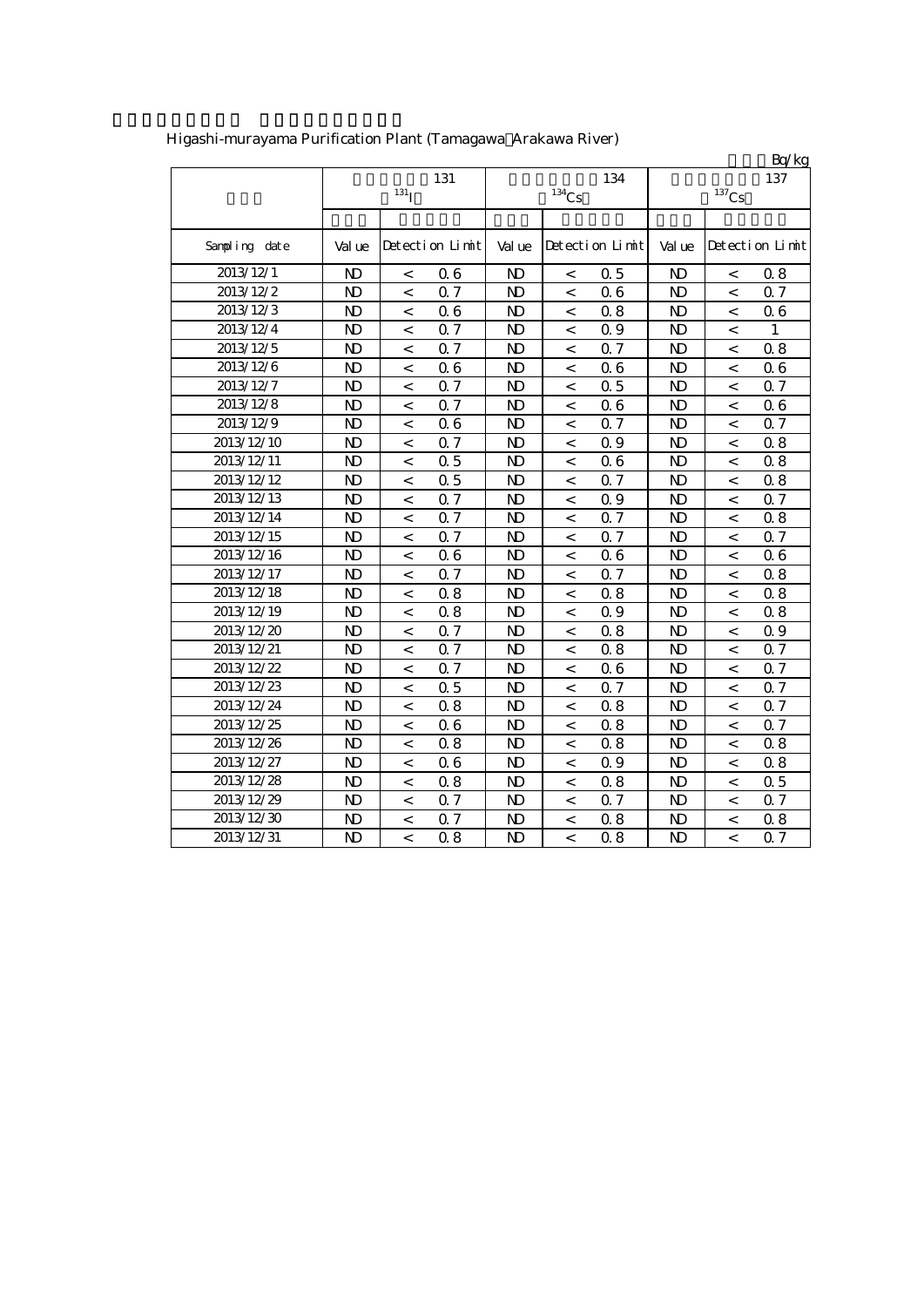|               |                       |                          |                 |              |                          |                 |                |                     | Bq/kg           |
|---------------|-----------------------|--------------------------|-----------------|--------------|--------------------------|-----------------|----------------|---------------------|-----------------|
|               |                       |                          | 131             |              |                          | 134             |                |                     | 137             |
|               |                       | 131 <sub>I</sub>         |                 |              | $^{134}\mathrm{Cs}$      |                 |                | $^{137}\mathrm{Cs}$ |                 |
|               |                       |                          |                 |              |                          |                 |                |                     |                 |
| Sampling date | Val ue                |                          | Detection Limit | Val ue       |                          | Detection Limit | Val ue         |                     | Detection Limit |
| 2013/12/1     | $\mathbf{N}$          | $\,<\,$                  | 0.8             | $\mathbf{N}$ | $\,<$                    | 0.9             | $\mathbf{N}$   | $\,<$               | 0.8             |
| 2013/12/2     | $\mathbf{N}$          | $\overline{\phantom{a}}$ | Q 7             | $\mathbf{N}$ | $\overline{\phantom{a}}$ | Q 9             | $\mathbf{N}$   | $\,<$               | 08              |
| 2013/12/3     | $\mathbf{N}$          | $\overline{\phantom{a}}$ | 0.8             | $\mathbf{N}$ | $\overline{\phantom{a}}$ | Q 9             | $\mathbf{N}$   | $\lt$               | 08              |
| 2013/12/4     | $\mathbf{D}$          | $\,<$                    | 0.8             | N)           | $\,<\,$                  | 0.8             | $\mathbf{D}$   | $\,<$               | Q 7             |
| 2013/12/5     | $\mathbf{D}$          | $\,<\,$                  | 0.7             | N)           | $\,<\,$                  | 0.8             | $\mathbf{D}$   | $\,<\,$             | Q 7             |
| 2013/12/6     | $\mathbf{D}$          | $\,<$                    | 0.8             | N)           | $\,<\,$                  | 0.9             | $\mathbf{D}$   | $\,<$               | Q 7             |
| 2013/12/7     | $\mathbf{N}$          | $\,<$                    | 0.8             | $\mathbf{D}$ | $\,<\,$                  | 0.9             | $\mathbf{N}$   | $\,<$               | 0.8             |
| 2013/12/8     | $\mathbf{N}$          | $\,<$                    | 0.9             | $\mathbf{N}$ | $\,<$                    | 0.8             | $\mathbf{N}$   | $\,<\,$             | 0.8             |
| 2013/12/9     | $\mathbf{N}$          | $\,<$                    | 0.7             | $\mathbf{D}$ | $\,<\,$                  | 0.9             | $\mathbf{D}$   | $\,<$               | 0.8             |
| 2013/12/10    | $\mathbf{N}$          | $\overline{\phantom{a}}$ | 06              | $\mathbf{N}$ | $\,<$                    | 06              | $\mathbf{N}$   | $\,<$               | 06              |
| 2013/12/11    | $\mathbf{N}$          | $\overline{\phantom{a}}$ | 0.5             | $\mathbf{N}$ | $\overline{\phantom{a}}$ | 0.8             | $\mathbf{N}$   | $\,<$               | 06              |
| 2013/12/12    | $\mathbf{N}$          | $\,<\,$                  | 0.8             | $\mathbf{N}$ | $\,<\,$                  | 0.8             | $\mathbf{N}$   | $\lt$               | 08              |
| 2013/12/13    | $\mathbf{N}$          | $\,<\,$                  | 0.9             | $\mathbf{D}$ | $\,<\,$                  | 0.8             | $\mathbf{D}$   | $\,<$               | 08              |
| 2013/12/14    | $\mathbf{N}$          | $\,<$                    | 0.9             | ND           | $\,<\,$                  | 0.8             | $\mathbf{D}$   | $\,<$               | 0.8             |
| 2013/12/15    | $\mathbf{N}$          | $\,<\,$                  | 0.7             | ND           | $\,<\,$                  | 0.7             | $\mathbf{N}$   | $\,<\,$             | Q 7             |
| 2013/12/16    | $\mathbf{N}$          | $\,<$                    | 06              | ND           | $\,<\,$                  | 06              | $\mathbf{N}$   | $\,<\,$             | Q 7             |
| 2013/12/17    | $\mathbf{N}$          | $\,<\,$                  | Q 7             | $\mathbf{D}$ | $\,<\,$                  | 0.8             | $\mathbf{N}$   | $\,<\,$             | 0.7             |
| 2013/12/18    | $\mathbf{N}$          | $\,<\,$                  | 0.8             | $\mathbf{N}$ | $\,<\,$                  | 0.8             | $\mathbf{N}$   | $\,<\,$             | 0.7             |
| 2013/12/19    | $\mathbf{N}$          | $\,<\,$                  | 06              | $\mathbf{N}$ | $\,<\,$                  | 06              | $\mathbf{N}$   | $\,<\,$             | 0.7             |
| 2013/12/20    | $\mathbf{N}$          | $\overline{\phantom{a}}$ | 0.7             | $\mathbf{N}$ | $\overline{\phantom{a}}$ | 0.8             | $\mathbf{N}$   | $\lt$               | Q 7             |
| 2013/12/21    | $\mathbf{N}$          | $\overline{\phantom{a}}$ | Q <sub>7</sub>  | $\mathbf{N}$ | $\overline{\phantom{a}}$ | 0.7             | $\mathbf{N}$   | $\lt$               | 08              |
| 2013/12/22    | $\mathbf{N}$          | $\,<$                    | 0.9             | $\mathbf{D}$ | $\,<\,$                  | 0.9             | $\mathbf{N}$   | $\,<\,$             | 08              |
| 2013/12/23    | $\mathbf{N}$          | $\,<$                    | 06              | N)           | $\,<\,$                  | 0.7             | $\mathbf{N}$   | $\,<\,$             | 06              |
| 2013/12/24    | $\mathbf{N}$          | $\,<$                    | 0.9             | ND           | $\,<\,$                  | 0.8             | $\mathbf{N}$   | $\,<$               | 0.9             |
| 2013/12/25    | $\mathbf{D}$          | $\,<$                    | 0.5             | ND           | $\,<\,$                  | 0.7             | $\mathbf{D}$   | $\,<$               | 0.5             |
| 2013/12/26    | $\mathbf{N}$          | $\lt$                    | Q 7             | $\mathbf{N}$ | $\,<\,$                  | 0.9             | $\mathbf{N}$   | $\,<$               | 0.9             |
| 2013/12/27    | $\mathbf{N}$          | $\,<\,$                  | Q 7             | $\mathbf{D}$ | $\,<\,$                  | 0.7             | $\mathbf{N}$   | $\,<$               | 08              |
| 2013/12/28    | $\mathbf{N}$          | $\,<\,$                  | 08              | $\mathbf{N}$ | $\,<\,$                  | 0.6             | $\mathbf{N}$   | $\,<$               | 0.7             |
| 2013/12/29    | $\mathbf{N}$          | $\overline{\phantom{a}}$ | 0.7             | $\mathbf{N}$ | $\overline{a}$           | Q 7             | $\mathbf{N}$   | $\,<$               | 0.9             |
| 2013/12/30    | $\mathbf{N}$          | $\,<$                    | 06              | ND           | $\,<$                    | 0.7             | $\mathbf{D}$   | $\overline{a}$      | 0.7             |
| 2013/12/31    | $\overline{\text{N}}$ | $\overline{\phantom{a}}$ | 0.8             | $\mathbf{D}$ | $\overline{a}$           | Q 9             | $\overline{D}$ | $\overline{a}$      | Q 7             |

Nagasawa Purification Plant (Sagamigawa River)